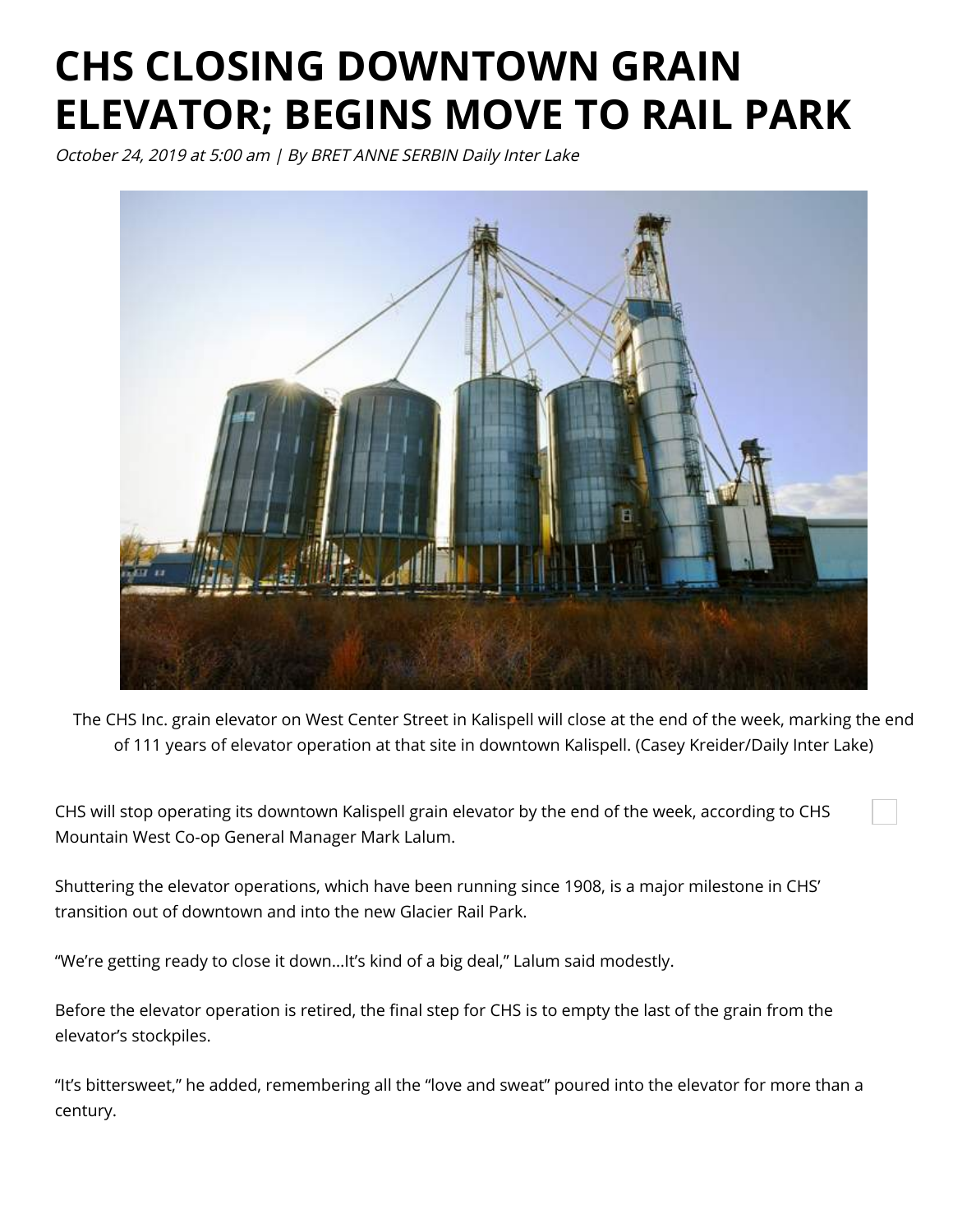It was the Farmers Protective Association that made plans in 1908 to build an elevator. According to the May 1, 1908, edition of The Inter Lake, the association's stockholders met to talk about letting bids for both a warehouse an elevator.

"The warehouse will probably be built first, as it is more urgently needed, but the elevator will be ready for the fall business," The Inter Lake reported. "It is to have a capacity of 100,000 bushels and will be equipped with all the labor saving devices to facilitate the handling of grain."

W.H. Hunt of Kalispell won the contract for warehouse, which was to be used largely for the storage and handling of potatoes, the newspaper reported in 1908. Contract for the elevator was let to T.F. Costello of Minneapolis. Combined cost of the warehouse and elevator was somewhere between \$25,000 and \$30,000.

For the past few weeks, they have been getting the old grain out and transitioning all of their new product into the Glacier Rail Park facility. By mid-October, Lalum said about 95% of the grain from the old elevator had been emptied.

He also noted the rail service to the downtown elevator stopped last week. He said this development is "definitely a big deal to the city" because they can "move forward with the railroad track." The plan is to remove the now-defunct tracks and replace them with a 2-mile trail that will extend through downtown and connect to the existing Great Northern Historical Trail.

The active rail tracks through downtown were the last major impediment preventing the city from moving forward with building the trail. These recent developments are "all related to getting the tracks out of town," Kalispell Planning Director Tom Jentz said.

Lalum acknowledged the progress on this plan is "way behind" the original moving date of May 2019, but added that CHS is "getting it done." He said the delays mostly came from unexpected technical intricacies of moving its complicated operations, but he said, "I think we're progressing well now.

"Now the work comes," from CHS' perspective, Lalum said. "We have to move all our stuff."

But he was optimistic about the recent progress and reported the new grain elevator is already up and running. Even though CHS previously had considered a slightly different location closer to U.S. 2, he said they are excited about their operations in the new facility.

The next component of the transition to the rail park will be the closure of the CHS location at 150 First Ave. W. The company expects to close that gas station and convenience store by the end of the year as CHS opens a replacement gas station in the rail park.

Unlike the current commercial station on First Avenue West, however, the fueling station in the rail park will only serve truck drivers who make deliveries and shipments to CHS. Only professionals registered with CHS will have access to the new facility, according to Jentz.

The new CHS site will include a steel grain facility with 470,000-bushel storage capacity and a 4,700-ton capacity fertilizer plant, both strategically situated with access to a 54-car rail track operated by Mission Mountain Railroad. CHS Mountain West expects to handle approximately 11,000 tons of fertilizer and move 1.7